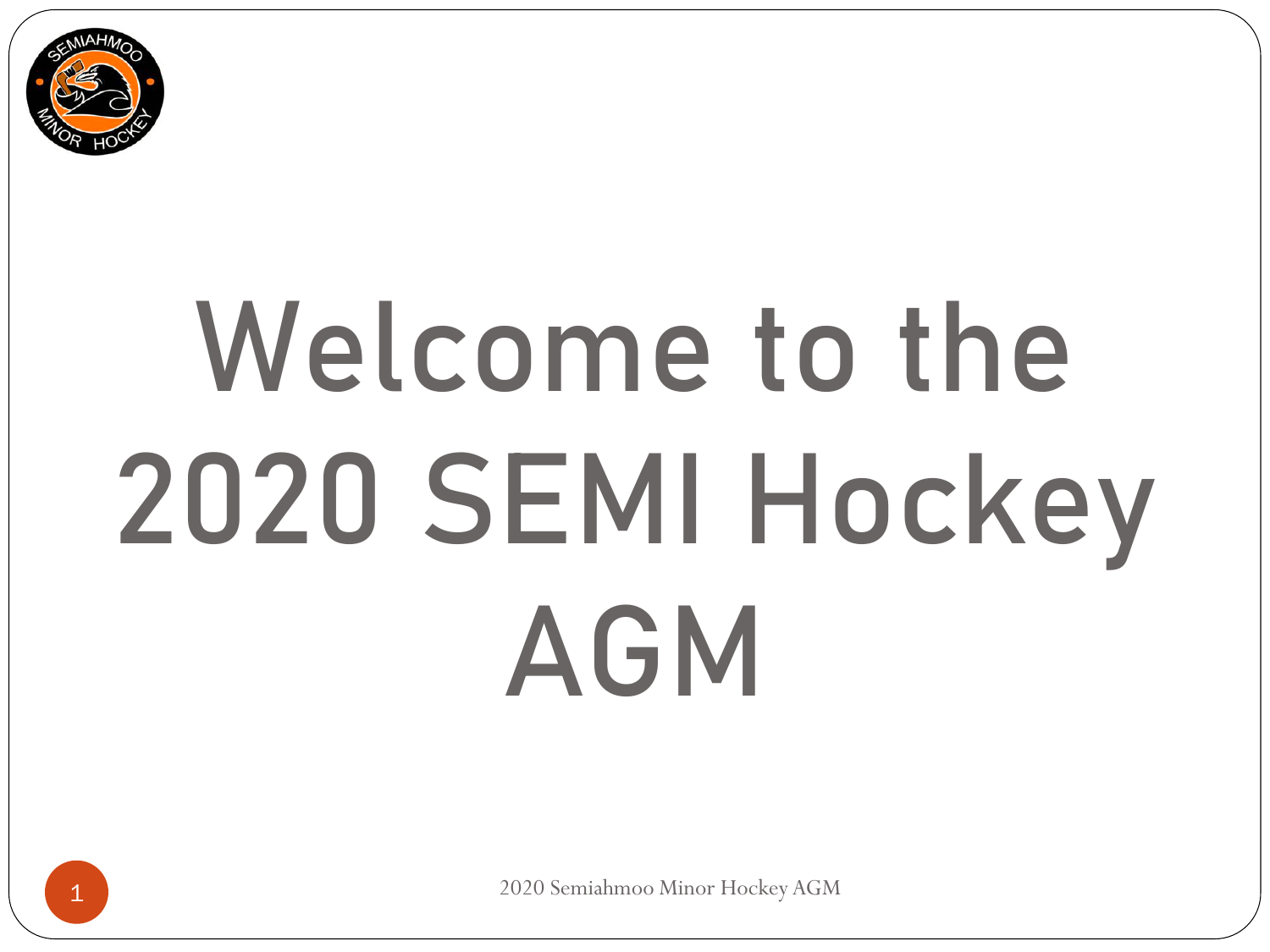

### Board Member Introduction

### • Currently serving a 2 year term:

- Jim Barron President
- Todd Hilditch Director
- Sean Peach Director
- Martin Friedel Director
- Chad Grisdale Director
- Jared Harman Director
- Term ending Sept 30, 2020
	- Mike Anderson Treasurer
	- Scott Ackerman Secretary
	- Brent Cyr Director
	- Ryan Burns Director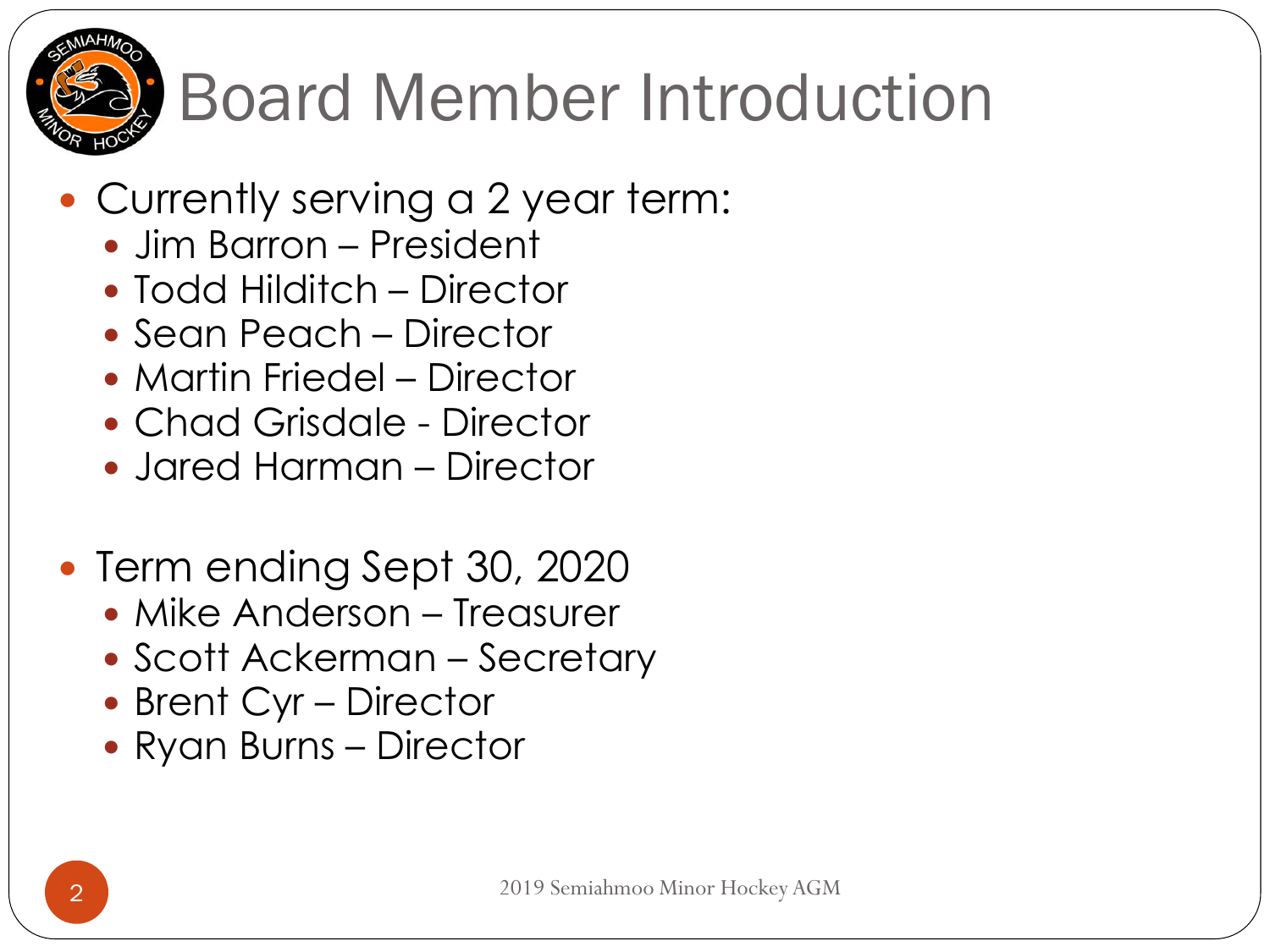

#### **2019/20 financial budget**

- Started year with a \$255k surplus built up over previous years, (primarily from gaming grant)
- Board made decision two years ago to use some of surplus to invest in player development (SK Hockey)
- Expect investment (over time) will drive increase in revenues:
	- More skills offerings
	- Expansion of summer camps
	- More kids playing hockey
- Budgeted a \$65k deficit in 2019/20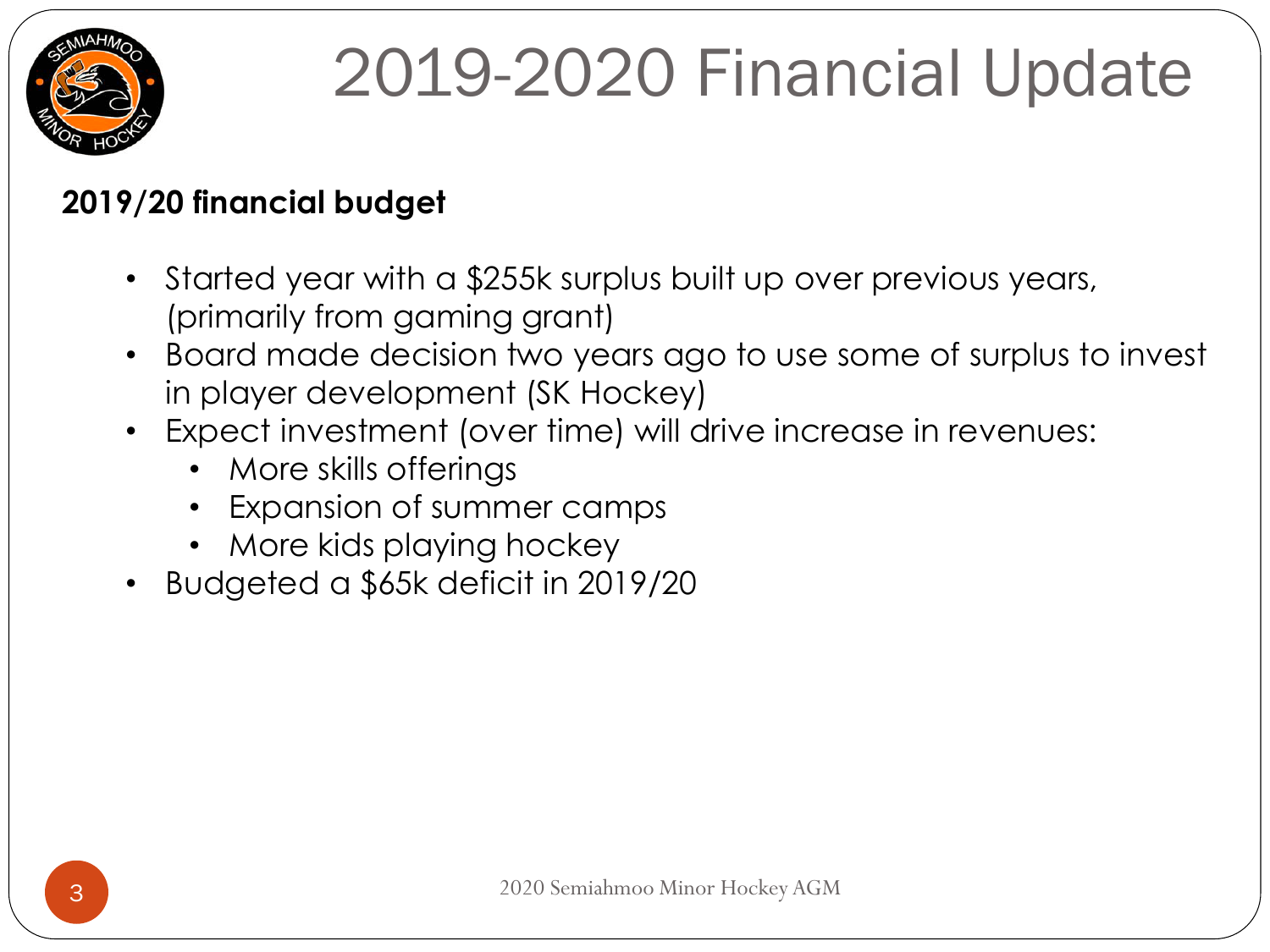

#### **2019/20 operating results**

- Revenues increased \$65k (from \$1.09mil to \$1.15mil)
	- \$44k increase in registration (# of kids increased)
	- \$51k increase in hockey schools and clinics (driven by SK Hockey)
	- \$32k decrease in tournaments (xmas tourney cancelled due to lack of volunteers)
- Hockey operations expenses increased \$130k (from \$1.05mil to \$1.18mil)
	- \$10K increase in PCAHA & BC Hockey dues
	- \$50k increase in ice costs (mostly inflation)
	- \$99k increase in skills providers (investment in SK Hockey)
	- \$15k savings re Xmas tournament + \$10k savings re provincials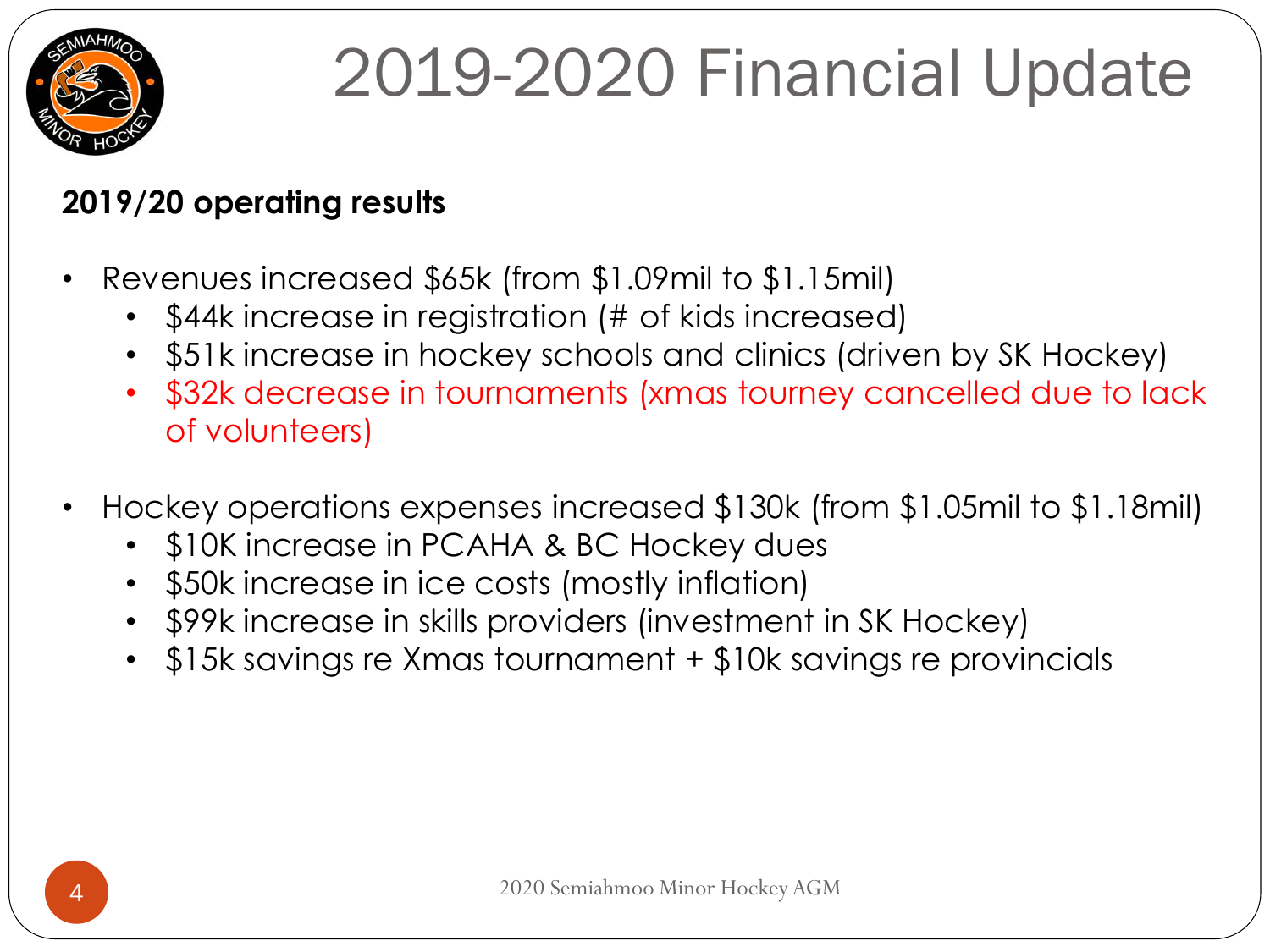

#### **2019/20 operating results (continued)**

- G&A expenses down \$3k (from \$228K to \$225K)
- \$150k gaming grant from province (~\$160/child)
- Overall deficit of \$99k (\$34k over budget), various items:
	- Ice costs
	- Atom/Pee Wee Xmas tourney
	- Equipment replacement
	- BC Hockey & PCAHA dues
	- Spring programming cancelled re COVID (Ravens/EMS)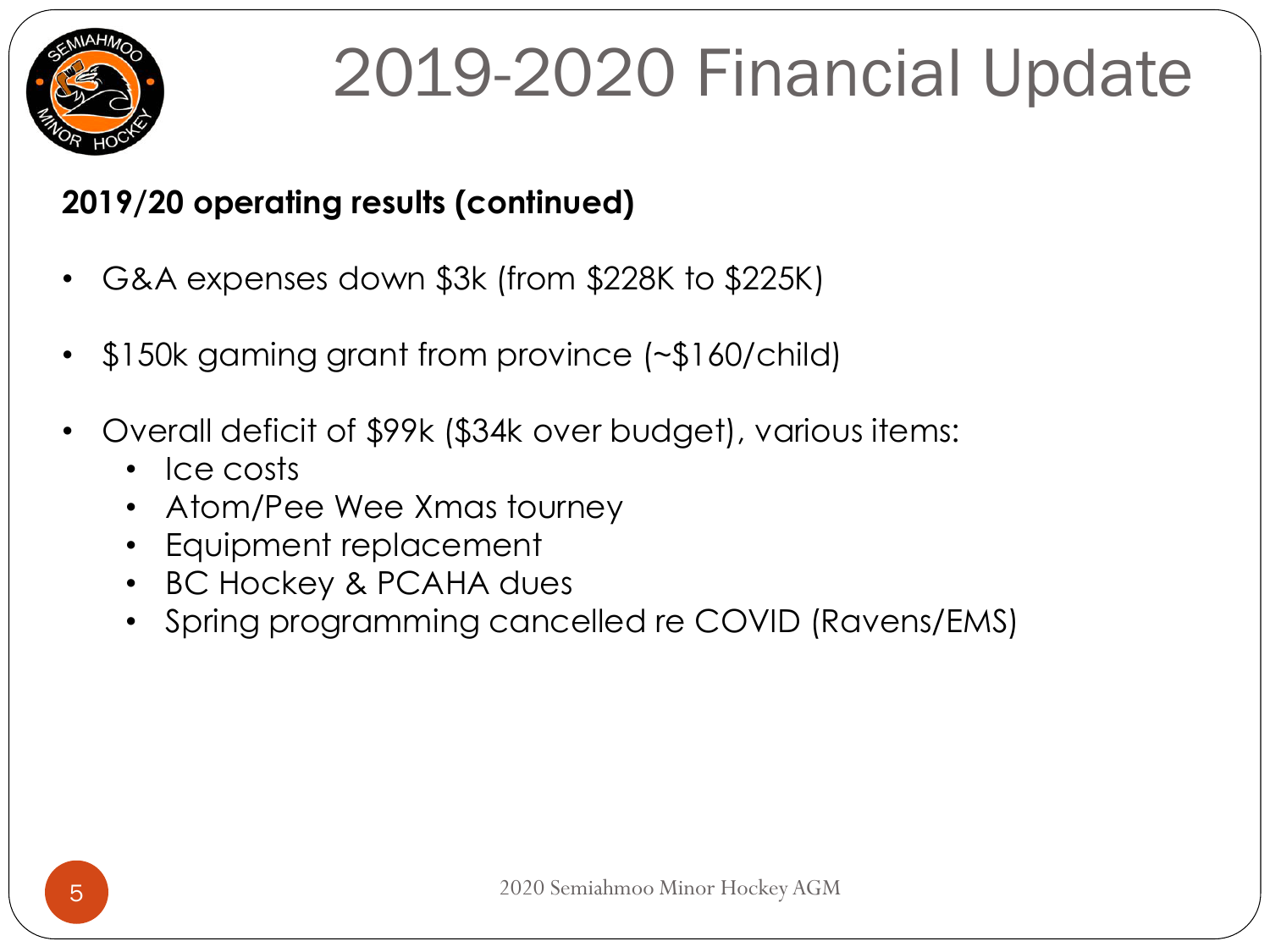

#### **2019/20 operating results (continued)**

Balance sheet highlights at March 31, 2020

- \$28k in accounts receivable => primarily ice & development costs billed to rep teams in late March and collected in April
- \$34k in deferred revenue => spring Ravens program cancelled re COVID (ran development camps once rinks open, refunded \$23k)
- \$155k surplus on hand at March 31, 2020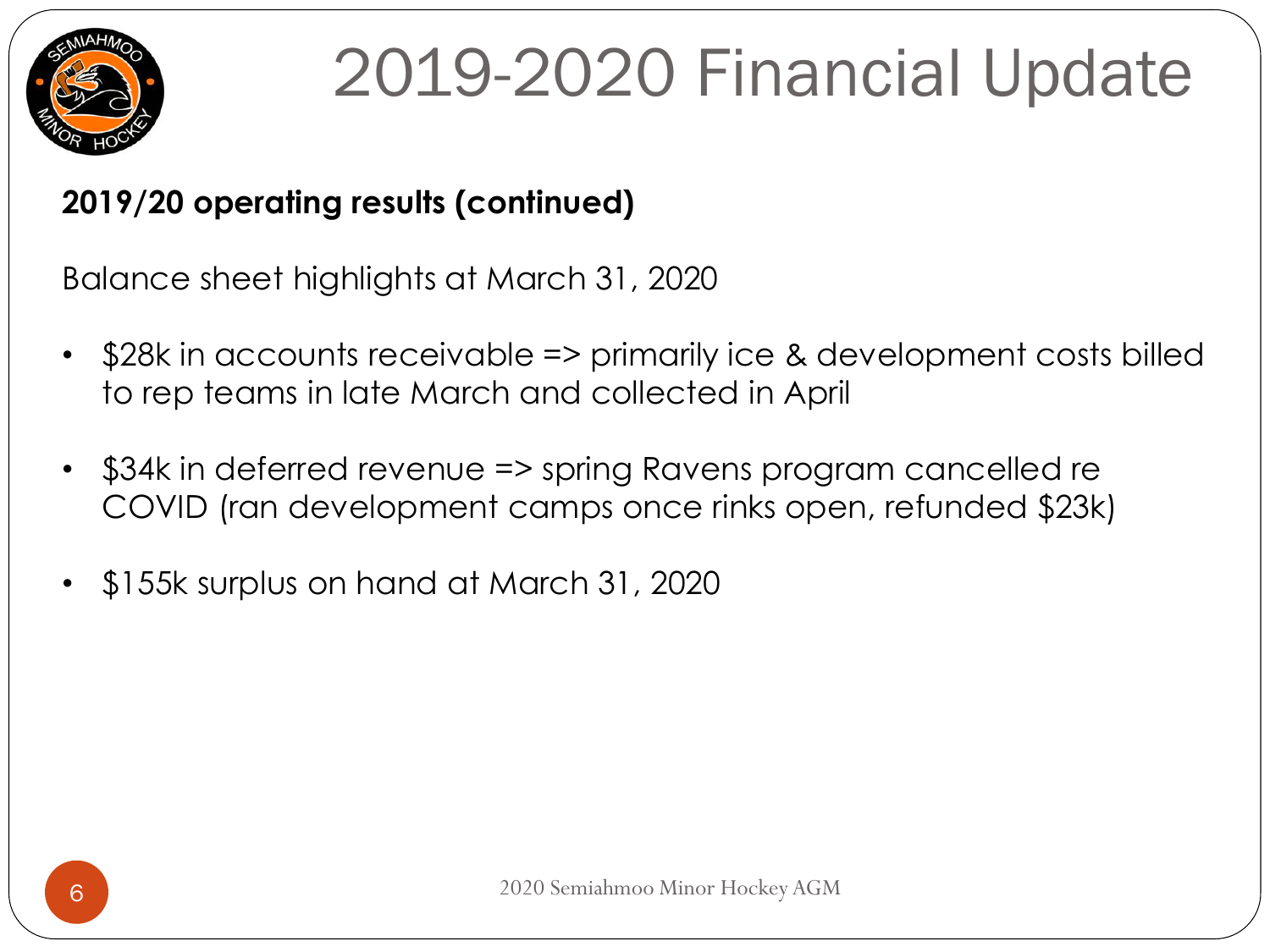

#### **2019/20 operating results (continued)**

| Expense                                | \$ per player | % of Fees |
|----------------------------------------|---------------|-----------|
| Ice cost                               | 660           | 54%       |
| Development costs, net of revenues     | 145           | 12%       |
| <b>BC Hockey &amp; PCAHA dues</b>      | 95            | 8%        |
| Other hockey operations                | 85            | $7\%$     |
| General & admin expenses               | 240           | 20%       |
| Cost per player                        | 1,225         |           |
| Fundraising, sponsorship & tournaments | (115)         | $9\%$     |
| Government grant                       | (160)         | 13%       |
| Fees subsidized from surplus           | (105)         | $9\%$     |
| Average registration fee               | \$845         | 69%       |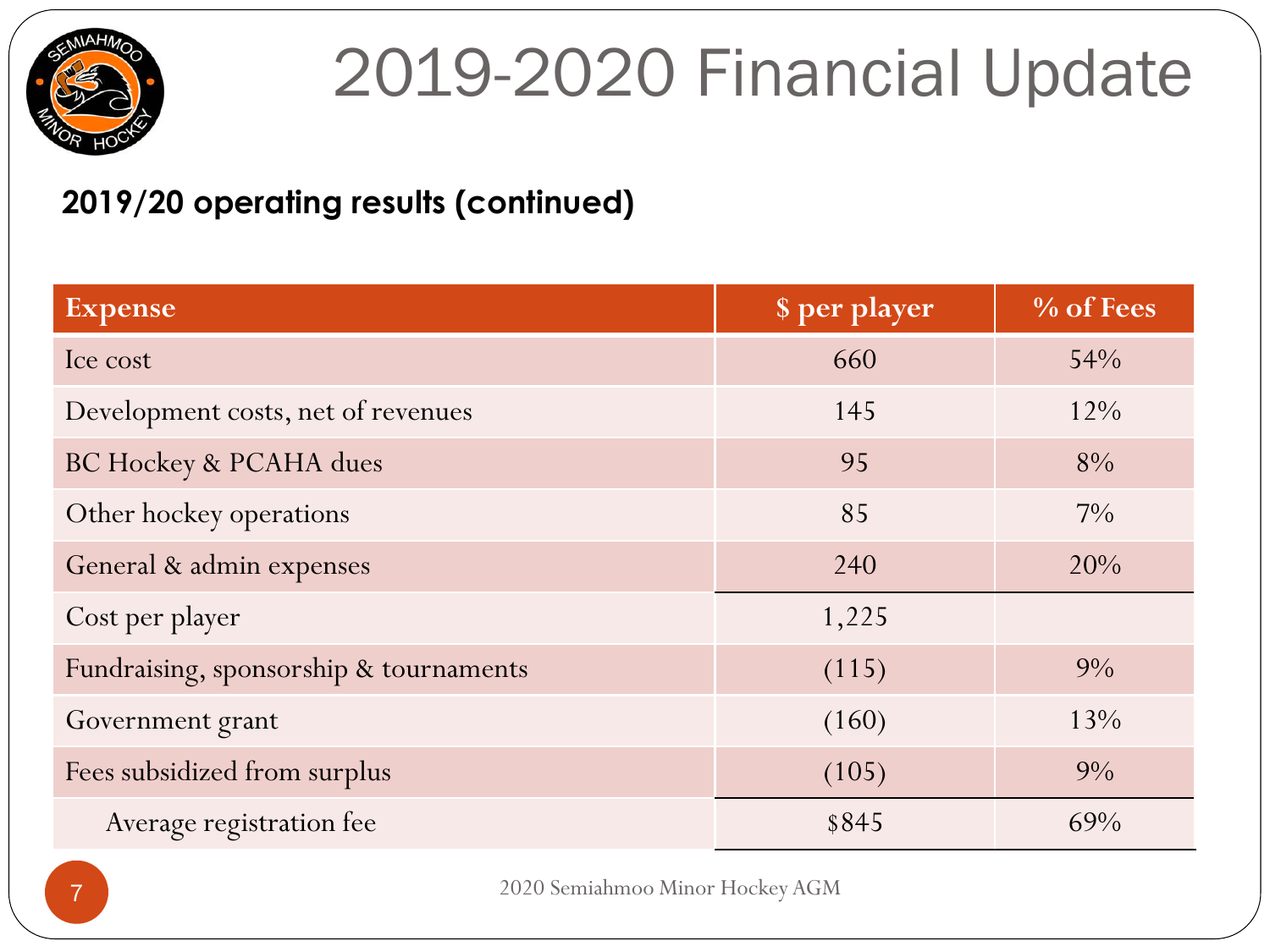

#### **Looking forward into 2020/2021**

- Feb/20 budgeted return to balanced budget
	- Found some savings
	- Increased skills/camp offerings
	- Increase in registration fees  $\sim$  7%
- COVID => we've run several versions of revised budgets for several scenarios
- Sept 2 approved revised budget with \$39k deficit
	- Registration down about 7%, ice costs up
	- Taken advantage of government COVID programs (CEWS and CEBA) => about \$44k of subsidy
	- Some potential upside not budgeted (eg March Madness, possible EMS academy)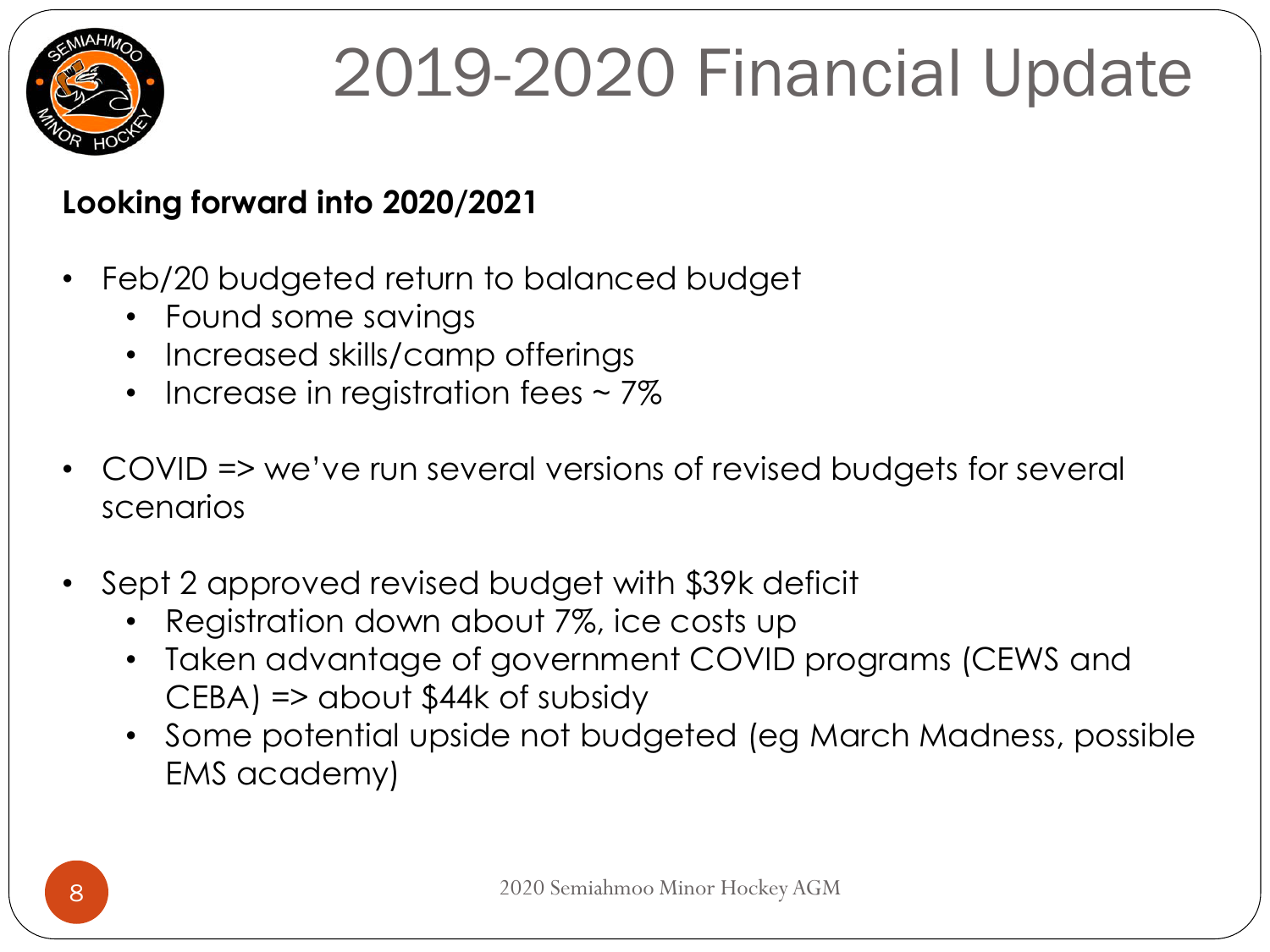

### Appointment of Accountants

Board recommends the reappointment of Masuch & Mellios LLP Chartered Professional Accountants to Review the Association's March 31, 2021 financial statements.

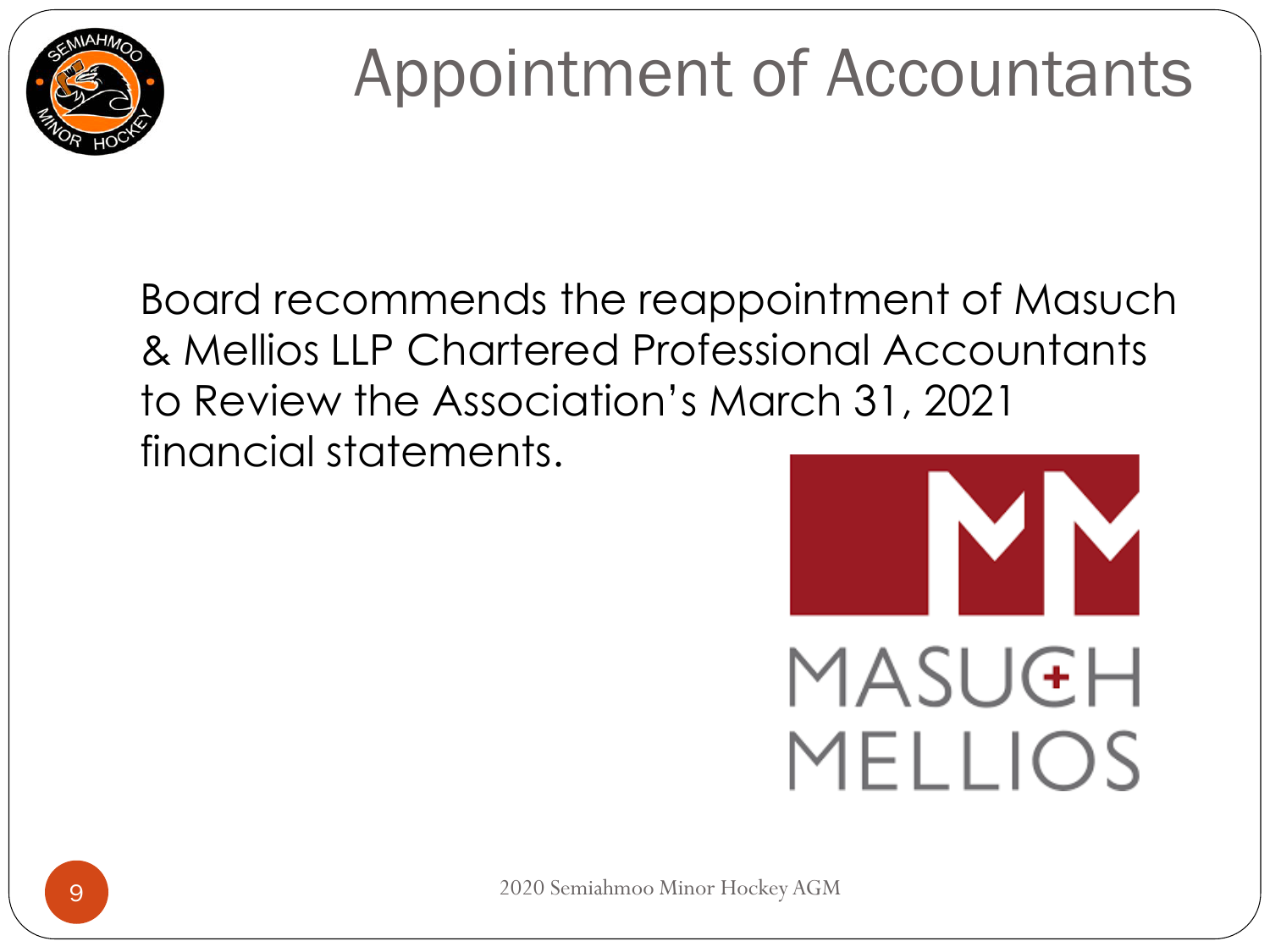

### Election of Directors

The following directors were appointed by the Board pursuant to Bylaw 8.5:

- Brent Cyr
- Scott Ackerman

Thank you Scott and Brent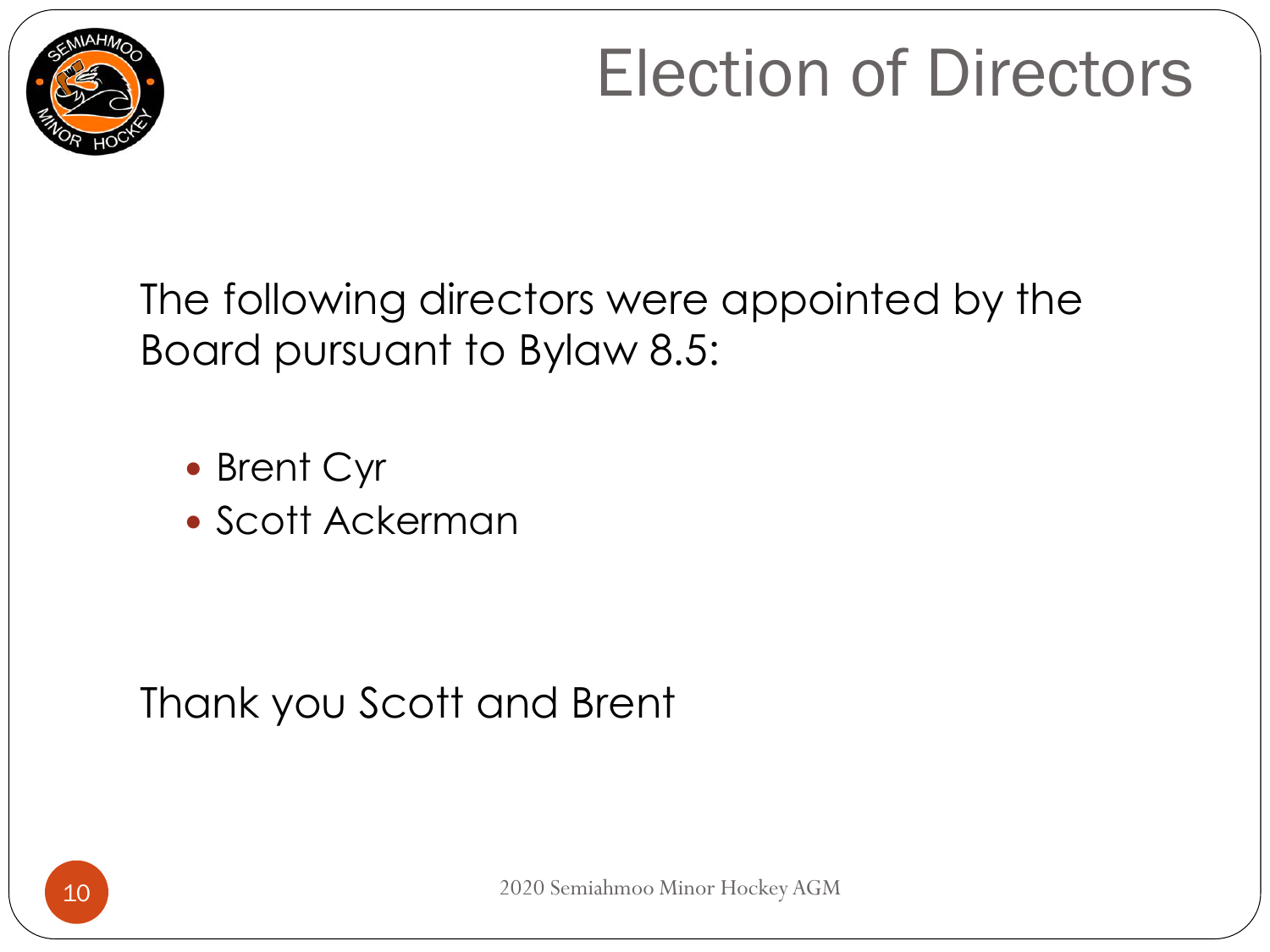

### Nominations for directors of the Society:

- Ryan Burns
- Mike Anderson